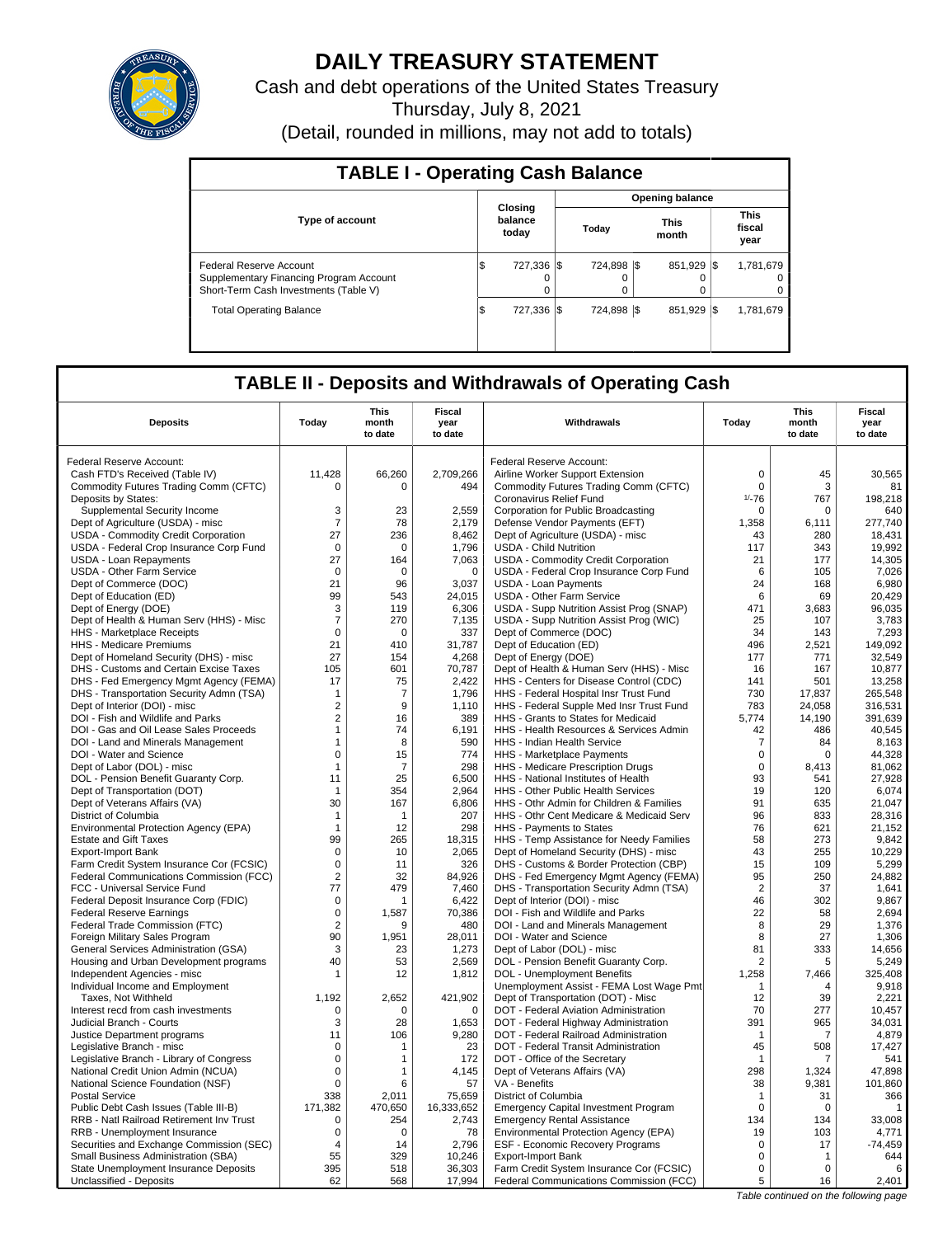# Thursday, July 8, 2021

 $\sqrt{ }$ 

## **TABLE II cont. - Deposits and Withdrawals of Operating Cash**

| <b>Deposits</b>                                                                                                             | Today                      | <b>This</b><br>month<br>to date | <b>Fiscal</b><br>year<br>to date   | Withdrawals                                                                                                                  | Today                        | <b>This</b><br>month<br>to date | Fiscal<br>year<br>to date  |
|-----------------------------------------------------------------------------------------------------------------------------|----------------------------|---------------------------------|------------------------------------|------------------------------------------------------------------------------------------------------------------------------|------------------------------|---------------------------------|----------------------------|
| Other Deposits:                                                                                                             |                            |                                 |                                    | FCC - Universal Service Fund                                                                                                 | 25                           | 40                              | 6,625                      |
| Agency for Internat'l Development                                                                                           | 2.000                      | 2,004                           | 2,052                              | Federal Deposit Insurance Corp (FDIC)                                                                                        | 8                            | 22                              | 763                        |
| Federal Housing Admin: Note Sales                                                                                           | 100                        | 853                             | 16,654                             | Federal Employees Insurance Payments                                                                                         | 435                          | 2,165                           | 68,574                     |
| International Monetary Fund                                                                                                 | 84                         | 98                              | 4,107                              | Federal Salaries (EFT)                                                                                                       | 92                           | 1,763                           | 158,036                    |
|                                                                                                                             |                            |                                 |                                    | Federal Trade Commission (FTC)                                                                                               | $\mathbf 0$                  | $\mathbf 0$                     | 431                        |
|                                                                                                                             |                            |                                 |                                    | General Services Administration (GSA)                                                                                        | 73                           | 893                             | 20,928                     |
|                                                                                                                             |                            |                                 |                                    | Housing and Urban Development programs                                                                                       | 95                           | 4,021                           | 57,843                     |
|                                                                                                                             |                            |                                 |                                    | Independent Agencies - misc                                                                                                  | 21                           | 82                              | 2,971                      |
|                                                                                                                             |                            |                                 |                                    | Interest on Treasury Securities                                                                                              | $\Omega$                     | 132                             | 220.747                    |
|                                                                                                                             |                            |                                 |                                    | IRS - Economic Impact Payments (EFT)                                                                                         | 381                          | 410                             | 440,741                    |
|                                                                                                                             |                            |                                 |                                    | IRS Tax Refunds Business (EFT)                                                                                               | 20                           | 698                             | 24,448                     |
|                                                                                                                             |                            |                                 |                                    | IRS Tax Refunds Individual (EFT)                                                                                             | 1,877                        | 2,679                           | 305,370                    |
|                                                                                                                             |                            |                                 |                                    | Judicial Branch - Courts                                                                                                     | $\overline{7}$               | 30                              | 1,377                      |
|                                                                                                                             |                            |                                 |                                    | Justice Department programs                                                                                                  | 39                           | 283                             | 16.041                     |
|                                                                                                                             |                            |                                 |                                    | Legislative Branch - misc                                                                                                    | 6                            | 25                              | 981                        |
|                                                                                                                             |                            |                                 |                                    | Legislative Branch - Library of Congress                                                                                     | 1                            | $\overline{7}$                  | 622                        |
|                                                                                                                             |                            |                                 |                                    | <b>NASA</b>                                                                                                                  | 112                          | 517                             | 15,572                     |
|                                                                                                                             |                            |                                 |                                    | National Credit Union Admin (NCUA)                                                                                           | $\mathbf 0$                  | $\mathbf{1}$                    | 1,839                      |
|                                                                                                                             |                            |                                 |                                    | National Science Foundation (NSF)                                                                                            | 31                           | 219                             | 4,993                      |
|                                                                                                                             |                            |                                 |                                    | Postal Service Money Orders and Other                                                                                        | 160                          | 900                             | 33,296                     |
|                                                                                                                             |                            |                                 |                                    | Public Debt Cash Redemp. (Table III-B)                                                                                       | 164,095                      | 487,536                         | 15,109,239                 |
|                                                                                                                             |                            |                                 |                                    | Railroad Retirement Board (RRB) - misc                                                                                       | 0                            | $\mathbf 0$                     | 37                         |
|                                                                                                                             |                            |                                 |                                    | <b>RRB - Benefit Payments</b>                                                                                                | $\mathbf{1}$                 | 1,146                           | 11,699                     |
|                                                                                                                             |                            |                                 |                                    | Securities and Exchange Commission (SEC)                                                                                     | $\Omega$                     | 10                              | 895                        |
|                                                                                                                             |                            |                                 |                                    | Small Business Administration (SBA)                                                                                          | 3,162                        | 15,921                          | 489,612                    |
|                                                                                                                             |                            |                                 |                                    | Social Security Benefits (EFT)                                                                                               | 55                           | 22,101                          | 769,378                    |
|                                                                                                                             |                            |                                 |                                    | <b>Transportation Services</b>                                                                                               | $\Omega$                     | $\Omega$                        | $\Omega$                   |
|                                                                                                                             |                            |                                 |                                    | Other Withdrawals:                                                                                                           |                              |                                 |                            |
|                                                                                                                             |                            |                                 |                                    | Thrift Savings Plan Transfer                                                                                                 | 137                          | 2,850                           | 47,165                     |
|                                                                                                                             |                            |                                 |                                    | <b>Treasury Dept: Claims Payments</b>                                                                                        | $2/-75$                      | 117                             | 7,239                      |
|                                                                                                                             |                            |                                 |                                    | Unclassified                                                                                                                 | 1,368                        | 6,679                           | 309.055                    |
| <b>Total Other Deposits</b><br>Change in Balance of Uncollected                                                             | 2.184                      | 3,204                           | 66,841                             | Total, Other Withdrawals                                                                                                     | 1,429                        | 31,752                          | 640,661                    |
| Funds                                                                                                                       | $\mathbf 0$                | $\mathbf 0$                     | $\mathbf 0$                        |                                                                                                                              |                              |                                 |                            |
| <b>Transfers from Depositaries</b>                                                                                          | $\Omega$                   | $\mathbf 0$                     | $\mathbf 0$                        | <b>Transfers to Depositaries</b>                                                                                             | 0                            | $\mathbf 0$                     | $\mathbf 0$                |
| <b>Total Federal Reserve Account</b>                                                                                        | 187.786                    | 554,501                         | 20,117,423                         | <b>Total Federal Reserve Account</b>                                                                                         | 185,348                      | 679,094                         | 21, 171, 767               |
| Short-Term Cash Investments:<br>Transfers from Federal Reserve Account<br>(Table V)<br>Total Deposits (excluding transfers) | $\Omega$<br>187,786<br>l\$ | $\Omega$<br>554,501<br>I\$      | $\Omega$<br>$\frac{1}{20,117,423}$ | Short-Term Cash Investments:<br>Transfers to Federal Reserve Account<br>(Table V)<br>Total Withdrawals (excluding transfers) | $\Omega$<br>185,348 \$<br>Ŝ. | $\Omega$                        | 679,094 \$21,171,767       |
|                                                                                                                             |                            |                                 |                                    | Net Change in Operating Cash Balance                                                                                         | $2,438$ \\$                  |                                 | $-124,593$ \$ $-1,054,343$ |

|                                                                                                                                                                                                                                                                                                                                                                                                                         |                                                            |     |                                                                                            |                                                                                                                                 |                                                                                                                                                                                                                                                                                                                                      |     |                                                  |                                                          |                       | See Footnote                                                                                                   |
|-------------------------------------------------------------------------------------------------------------------------------------------------------------------------------------------------------------------------------------------------------------------------------------------------------------------------------------------------------------------------------------------------------------------------|------------------------------------------------------------|-----|--------------------------------------------------------------------------------------------|---------------------------------------------------------------------------------------------------------------------------------|--------------------------------------------------------------------------------------------------------------------------------------------------------------------------------------------------------------------------------------------------------------------------------------------------------------------------------------|-----|--------------------------------------------------|----------------------------------------------------------|-----------------------|----------------------------------------------------------------------------------------------------------------|
|                                                                                                                                                                                                                                                                                                                                                                                                                         |                                                            |     |                                                                                            |                                                                                                                                 | <b>TABLE III-A - Public Debt Transactions</b>                                                                                                                                                                                                                                                                                        |     |                                                  |                                                          |                       |                                                                                                                |
| <b>Issues</b>                                                                                                                                                                                                                                                                                                                                                                                                           | Today                                                      |     | <b>This</b><br>month<br>to date                                                            | Fiscal<br>vear<br>to date                                                                                                       | <b>Redemptions</b>                                                                                                                                                                                                                                                                                                                   |     | Today                                            | <b>This</b><br>month<br>to date                          |                       | Fiscal<br>year<br>to date                                                                                      |
| Marketable:<br>Bills:<br><b>Regular Series</b><br><b>Cash Management Series</b><br><b>Notes</b><br><b>Bonds</b><br>Inflation-Protected Securities Increment<br>Federal Financing Bank<br>Nonmarketable:<br>United States Savings Securities:<br>Cash Issue Price<br>Interest Increment<br><b>Government Account Series</b><br>Hope Bonds<br>Domestic Series<br><b>Foreign Series</b><br>State and Local Series<br>Other | $125,091$ \$<br>40,002<br>418<br>429,553<br>4,329<br>1,979 |     | 337,865 \$<br>115,006<br>-1<br>0<br>3,370<br>O<br>43<br>336<br>2,178,484<br>8.789<br>9,013 | 8,368,742<br>3,775,126<br>3,262,994<br>535,573<br>51,559<br>1,106<br>3,230<br>81,995,756<br>$\Omega$<br>20<br>89,949<br>314,280 | Marketable:<br><b>Bills</b><br><b>Notes</b><br><b>Bonds</b><br><b>Federal Financing Bank</b><br>Nonmarketable:<br><b>United States Savings Securities</b><br><b>Government Account Series</b><br>Hope Bonds<br><b>Domestic Series</b><br><b>Foreign Series</b><br><b>State and Local Series</b><br>Other<br><b>Total Redemptions</b> |     | 162,083  \$<br>43<br>429,602<br>1,968<br>593,697 | 471,870 \$<br>2,214,648<br>I\$<br>$2,702,185$ $\sqrt{3}$ | 259<br>6,426<br>8,980 | 12,916,683<br>1,707,506<br>20,143<br>1,209<br>8,202<br>81,753,125<br>71,549<br>71,438<br>313,718<br>96,863,573 |
| <b>Total Issues</b>                                                                                                                                                                                                                                                                                                                                                                                                     | 601,381                                                    | IS. | $2,652,903$ \$                                                                             | 98,398,336                                                                                                                      | Net Change in Public Debt Outstanding                                                                                                                                                                                                                                                                                                | l\$ | $7,684$ \\$                                      |                                                          | $-49,282$ \\$         | 1,534,763                                                                                                      |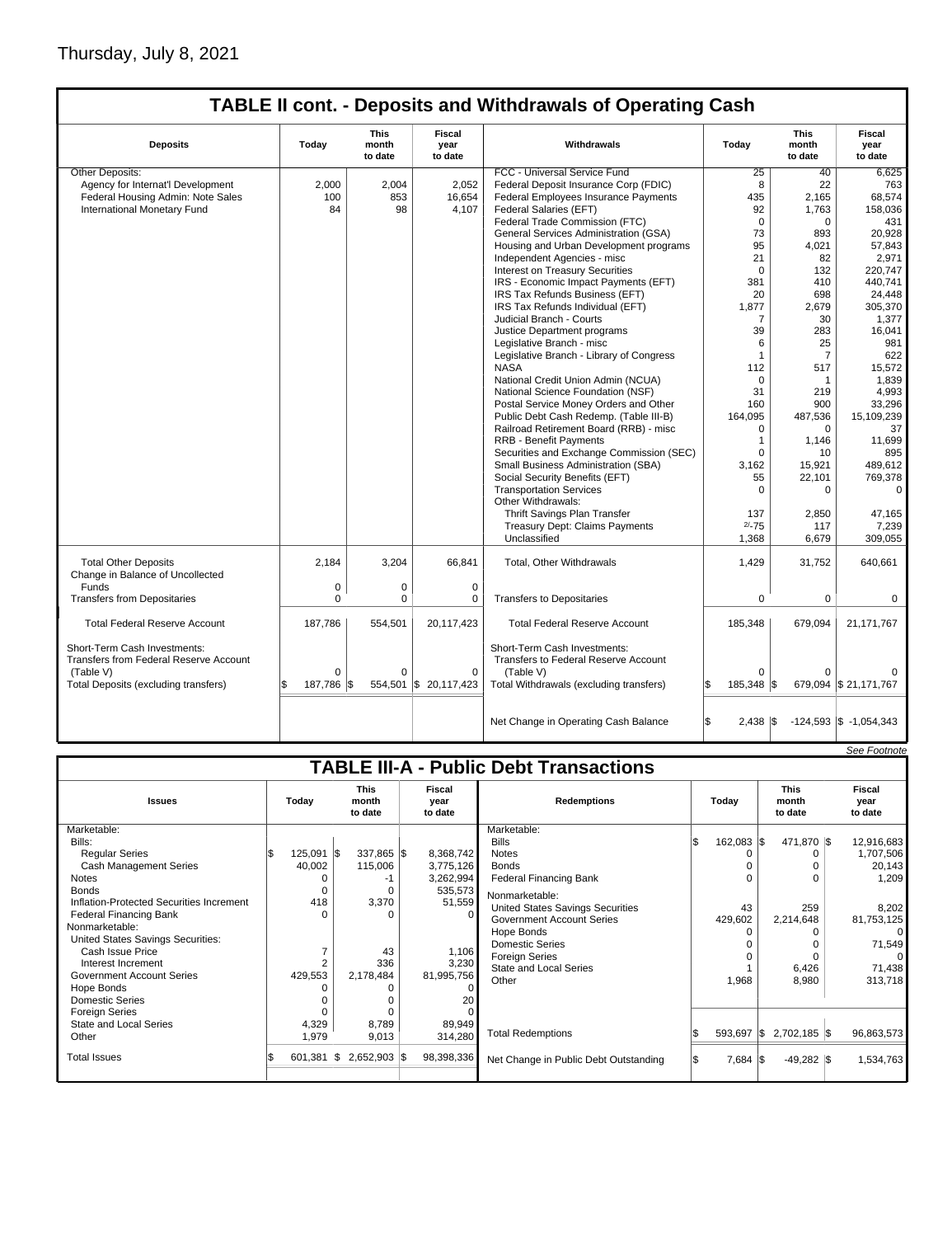| <b>TABLE III-B - Adjustment of Public Debt</b><br><b>Transactions to Cash Basis</b>                                                                                                                                                                                                                                                                                                              |       |                                                            |     |                                                     |                                                                                      |  |  |  |                                 |  |                           |
|--------------------------------------------------------------------------------------------------------------------------------------------------------------------------------------------------------------------------------------------------------------------------------------------------------------------------------------------------------------------------------------------------|-------|------------------------------------------------------------|-----|-----------------------------------------------------|--------------------------------------------------------------------------------------|--|--|--|---------------------------------|--|---------------------------|
| <b>Transactions</b>                                                                                                                                                                                                                                                                                                                                                                              | Today |                                                            |     |                                                     |                                                                                      |  |  |  | <b>This</b><br>month<br>to date |  | Fiscal<br>year<br>to date |
| Public Debt Cash Issues:<br>Public Debt Issues (Table III-A)<br>Premium on New Issues<br>Discount on New Issues:<br>Bills (-)<br>Bonds and Notes (-)<br>Federal Financing Bank (-)<br>Government Account Transactions (-)<br>Hope Bonds (-)<br>Interest Increment on United States<br>Savings Securities (-)<br>Inflation-Protected Securities Increment<br><b>Total Public Debt Cash Issues</b> | 1\$   | 601,381<br>O<br>26<br>$\Omega$<br>0<br>429,553<br>2<br>418 | 1\$ | 0<br>64<br>O<br>o<br>2,178,484<br>n<br>336<br>3,370 | 2,652,903 \$98,398,336<br>14,216<br>2,391<br>27,019<br>81,995,756<br>3.230<br>50,504 |  |  |  |                                 |  |                           |
| Deposited in Federal Reserve Account                                                                                                                                                                                                                                                                                                                                                             | \$    | 171,382                                                    | l\$ | 470,650                                             | \$16,333,652                                                                         |  |  |  |                                 |  |                           |
| Public Debt Cash Redemptions:<br>Public Debt Redemptions (Table III-A)<br>Premium on Debt Buyback Operation<br>Discount on Debt Buyback Operation (-)<br>Federal Financing Bank (-)<br>Government Account Transactions (-)<br>Hope Bonds (-)                                                                                                                                                     | \$    | 593,697<br>0<br>$\Omega$<br>0<br>429,602<br>O              | I\$ | 2,702,185<br>O<br>o<br>n<br>2,214,648<br>ი          | \$96,863,573<br>ŋ<br>1.209<br>81,753,125<br>O                                        |  |  |  |                                 |  |                           |
| <b>Total Public Debt Cash Redemptions</b><br>Withdrawn from Federal Reserve Acct.                                                                                                                                                                                                                                                                                                                | \$    | 164,095                                                    | I\$ |                                                     | 487,536 \$15,109,239                                                                 |  |  |  |                                 |  |                           |

| <b>TABLE III-C - Debt Subject to Limit</b>                                        |                           |                           |                           |                           |  |  |  |  |  |  |
|-----------------------------------------------------------------------------------|---------------------------|---------------------------|---------------------------|---------------------------|--|--|--|--|--|--|
|                                                                                   | Closing                   | <b>Opening balance</b>    |                           |                           |  |  |  |  |  |  |
| <b>Balance Transactions</b>                                                       | balance<br>todav          | Today                     | <b>This</b><br>month      | Fiscal<br>year            |  |  |  |  |  |  |
| Debt Held by the Public<br>Intragovernmental Holdings<br><b>Total Public Debt</b> | \$22,314,776<br>6,165,378 | \$22,306,771<br>6,165,699 | \$22,329,823<br>6,199,613 | \$21,018,952<br>5,926,439 |  |  |  |  |  |  |
| Outstanding<br>Less: Debt Not<br>Subiect to Limit:                                | 28,480,154                | 28,472,470                | 28,529,436                | 26,945,391                |  |  |  |  |  |  |
| Other Debt                                                                        | 478                       | 478                       | 478                       | 478                       |  |  |  |  |  |  |
| <b>Unamortized Discount</b>                                                       | 21.348                    | 21.334                    | 21,376                    | 17,271                    |  |  |  |  |  |  |
| <b>Federal Financing Bank</b>                                                     | 6,053                     | 6,053                     | 6,053                     | 7,262                     |  |  |  |  |  |  |
| Hope Bonds<br>Plus: Other Debt Subject to Limit<br>Guaranteed Debt of             | $\Omega$                  | O                         | O                         | n                         |  |  |  |  |  |  |
| Government Agencies                                                               | $\Omega$                  | $\Omega$                  | 0                         | $\Omega$                  |  |  |  |  |  |  |
| <b>Total Public Debt</b><br>Subject to Limit                                      | \$28,452,275              | \$28,444,605              | \$28,501,528              | \$26,920,380              |  |  |  |  |  |  |
| <b>Statutory Debt Limit</b>                                                       | SUSP-1                    | SUSP-1                    | SUSP-1                    | SUSP-1                    |  |  |  |  |  |  |
|                                                                                   |                           |                           |                           |                           |  |  |  |  |  |  |

| See Footnote |
|--------------|
|--------------|

| <b>TABLE IV - Federal Tax Deposits</b>                                                                                                                                                                                                        |     |                                           |     |                                                      |     |                                                                      |  |  |  |
|-----------------------------------------------------------------------------------------------------------------------------------------------------------------------------------------------------------------------------------------------|-----|-------------------------------------------|-----|------------------------------------------------------|-----|----------------------------------------------------------------------|--|--|--|
| Classification                                                                                                                                                                                                                                |     | Today                                     |     | <b>This</b><br>month<br>to date                      |     | Fiscal<br>year<br>to date                                            |  |  |  |
| Withheld Income and Employment Taxes<br><b>Individual Income Taxes</b><br><b>Railroad Retirement Taxes</b><br>Excise Taxes<br><b>Corporation Income Taxes</b><br><b>Federal Unemployment Taxes</b><br>Estate and Gift Taxes & Misc IRS Rcpts. | l\$ | 11,011<br>251<br>1<br>40<br>124<br>4<br>6 | l\$ | 66,606 \$<br>1,649<br>79<br>193<br>1,855<br>26<br>27 |     | 2,118,085<br>321,883<br>4,015<br>51,978<br>292,235<br>5,511<br>4,378 |  |  |  |
| Total                                                                                                                                                                                                                                         | \$  | 11,437                                    | 1\$ | 70,435                                               | l\$ | 2,798,085                                                            |  |  |  |
| Cash Federal Tax Deposits:<br>Direct<br><b>Through Depositaries</b>                                                                                                                                                                           | \$  | 80<br>11,348                              | 1\$ | $233  $ \$<br>66,026                                 |     | 22,999<br>2,686,267                                                  |  |  |  |
| <b>Total Cash FTD's</b><br><b>Inter-agency Transfers</b>                                                                                                                                                                                      | \$  | 11,428<br>10                              | 1\$ | 66,260<br>4,175                                      | 1\$ | 2,709,266<br>88,819                                                  |  |  |  |
| Total                                                                                                                                                                                                                                         | \$  | 11,437                                    | l\$ | 70,435                                               | 1\$ | 2,798,085                                                            |  |  |  |
|                                                                                                                                                                                                                                               |     |                                           |     |                                                      |     |                                                                      |  |  |  |

| <b>TABLE V - Short-Term Cash Investments</b> |   |                           |          |       |  |  |  |  |  |  |
|----------------------------------------------|---|---------------------------|----------|-------|--|--|--|--|--|--|
|                                              |   | <b>Type of Depositary</b> |          |       |  |  |  |  |  |  |
| <b>Balance Transactions</b>                  |   |                           |          | Total |  |  |  |  |  |  |
|                                              | А | в                         | С        |       |  |  |  |  |  |  |
| Opening Balance Today<br>Deposits:           | 0 | 0<br>1\$                  | 0<br>I\$ | IS    |  |  |  |  |  |  |
| <b>Transfers to Depositaries</b>             | O | 0                         | 0        |       |  |  |  |  |  |  |
| <b>Special Direct Investment</b>             | O | 0                         | 0        |       |  |  |  |  |  |  |
| Term Investment                              | O | 0                         | 0        |       |  |  |  |  |  |  |
| Repo Investment                              | n | U                         | O        |       |  |  |  |  |  |  |
| Withdrawals:                                 |   |                           |          |       |  |  |  |  |  |  |
| <b>Treasury Initiated</b>                    | O | 0                         | 0        |       |  |  |  |  |  |  |
| Depositary Initiated                         | O | ŋ                         | U        |       |  |  |  |  |  |  |
| <b>Special Direct Investment</b>             | O | 0                         | 0        |       |  |  |  |  |  |  |
| <b>Term Investment</b>                       | O | $\Omega$                  | 0        |       |  |  |  |  |  |  |
| Repo Investment                              | 0 | $\Omega$                  | 0        |       |  |  |  |  |  |  |
|                                              |   |                           |          |       |  |  |  |  |  |  |
| Closing Balance Today                        | 0 | $\Omega$<br>I\$           | I\$<br>0 | IS    |  |  |  |  |  |  |

| <b>TABLE VI - Income Tax Refunds Issued</b> |       |                                 |                           |  |  |  |  |  |  |  |
|---------------------------------------------|-------|---------------------------------|---------------------------|--|--|--|--|--|--|--|
| Classification                              | Today | <b>This</b><br>month<br>to date | Fiscal<br>year<br>to date |  |  |  |  |  |  |  |
| IRS - Economic Impact Payments (Checks)     | 3     | 350                             | 83,634                    |  |  |  |  |  |  |  |
| IRS - Economic Impact Payments (EFT)        | 381   | 410                             | 440.741                   |  |  |  |  |  |  |  |
| IRS Tax Refunds Business (Checks)           | 26    | 878                             | 49.166                    |  |  |  |  |  |  |  |
| IRS Tax Refunds Business (EFT)              | 20    | 698                             | 24,448                    |  |  |  |  |  |  |  |
| IRS Tax Refunds Individual (Checks)         | 63    | 1,240                           | 52,467                    |  |  |  |  |  |  |  |
| IRS Tax Refunds Individual (EFT)            | 1.877 | 2.679                           | 305,370                   |  |  |  |  |  |  |  |

## **Daily Treasury Statement Footnotes:**

### **General Footnotes and Statements:**

This statement summarizes the United States Treasury's cash and debt operations for the Federal Government. Treasury's operating cash is maintained in an account at the Federal Reserve Bank of New York and in short-term cash investments. Treasury minimized and then suspended its short-term cash investment program beginning in November 2008, but anticipates investing again when market conditions warrant. Major information sources include: Federal Reserve Banks, Treasury Regional Financial Centers, Internal Revenue Service Centers, various electronic systems, and information on the Public Debt. Information is presented on a modified cash basis. Deposits are reflected as received and withdrawals are reflected as processed.SOURCE: Bureau of the Fiscal Service, Department of the Treasury. Note: The Daily Treasury Statement (DTS) is available by 4:00 p.m. the following business day on the Fiscal Service website https://fiscal.treasury.gov/reports-statements/dts/. For more information, call the Cash Reporting Branch at 202-874-9789.

### **TABLE II – Deposits and Withdrawals of Operating Cash**

1/Reported as a negative amount due to a return/reversal of \$76 million. 2/Reported as a negative amount due to a return/reversal of \$75 million.